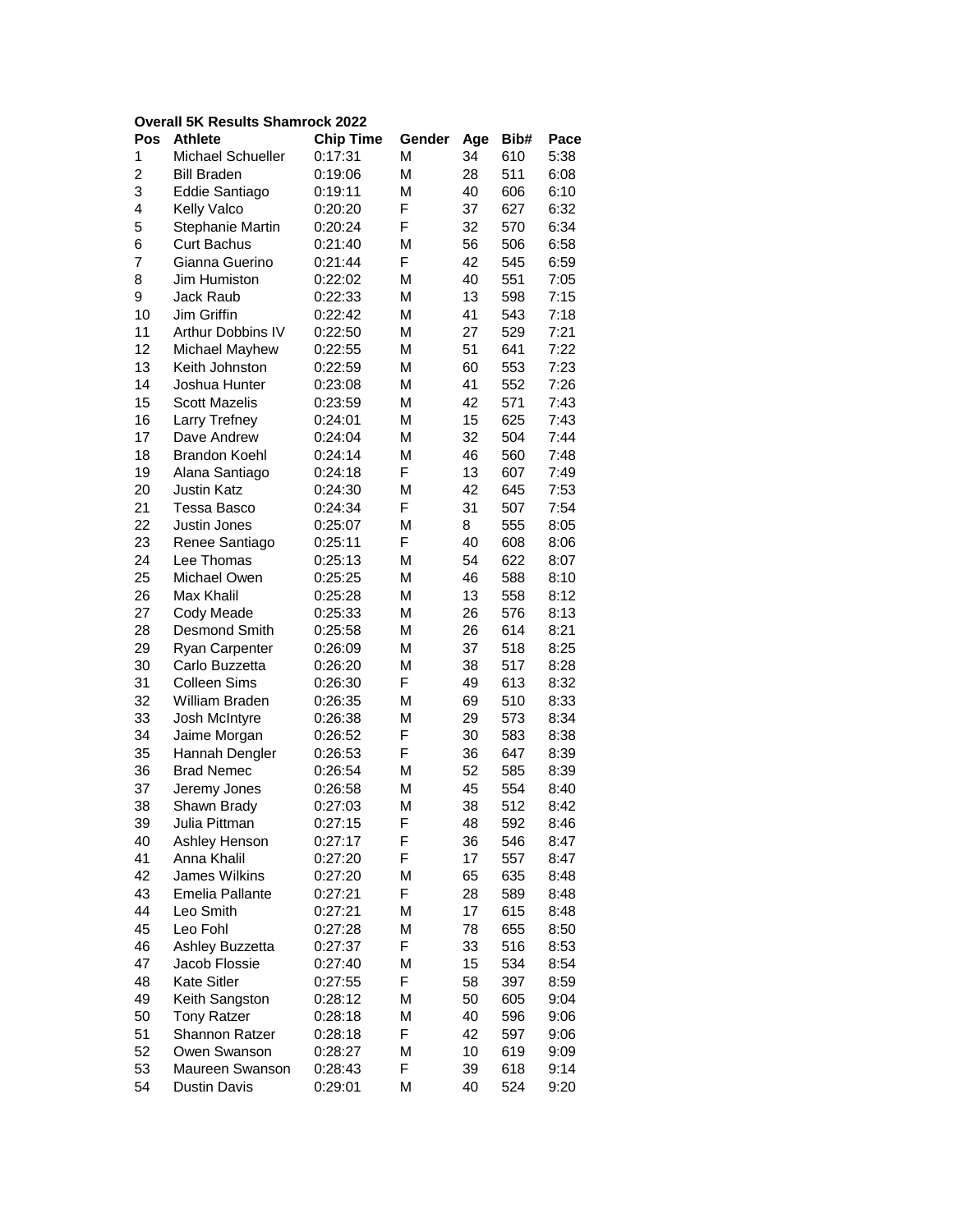| 55  | pete fickert             | 0:29:11            | M      | 80 | 533 | 9:23  |
|-----|--------------------------|--------------------|--------|----|-----|-------|
| 56  | Liza Moorman             | 0:29:22            | F      | 36 | 582 | 9:27  |
| 57  | <b>Emily Gross</b>       | 0:29:31            | F      | 30 | 544 | 9:30  |
| 58  | Sarah Rogner             | 0:29:35            | F      | 31 | 599 | 9:31  |
| 59  | Joel McDaniel            | 0:29:53            | М      | 61 | 464 | 9:37  |
| 60  | Kim Thomas               | 0:30:11            | F      | 51 | 621 | 9:42  |
| 61  | Rutledge Richard         | 0:30:20            | M      | 74 | 648 | 9:45  |
| 62  | <b>Hillary Nauer</b>     | 0:30:26            | F      | 31 | 584 | 9:47  |
| 63  | Mike Diamond             | 0:30:28            | M      | 63 | 526 | 9:48  |
| 64  | <b>Courtney Wenzel</b>   | 0:30:39            | F      | 37 | 632 | 9:52  |
| 65  | Deborah Klinect          | 0:30:43            | F      | 55 | 212 | 9:53  |
| 66  | Ben Feeman               | 0:30:46            | M      | 31 | 532 | 9:54  |
| 67  | JimmyLee Foss            | 0:31:00            | F      | 65 | 535 | 9:58  |
| 68  | Melissa Andrews          | 0:31:04            | F      | 33 | 505 | 10:00 |
| 69  | <b>Allison Lewis</b>     | 0:31:09            | F      | 40 | 564 | 10:01 |
| 70  | Ellen Budd               | 0:31:17            | F      | 55 | 514 | 10:04 |
| 71  | Vicki Neading            | 0:31:23            | F      | 57 | 644 | 10:06 |
| 72  | Kate Rogner              | 0:31:32            | F      | 33 | 600 | 10:09 |
| 73  | Pamela Lescsak           | 0:31:42            | F      | 51 | 563 | 10:12 |
| 74  | Patrick Abel             |                    | M      | 48 | 501 | 10:12 |
| 75  | <b>Bryan Daugherty</b>   | 0:31:42<br>0:31:51 | M      | 42 | 522 | 10:15 |
|     |                          |                    | F      |    |     |       |
| 76  | Cindy Bradfish           | 0:31:57            | F      | 53 | 657 | 10:17 |
| 77  | Kelli Zacharias          | 0:32:04            |        | 54 | 640 | 10:19 |
| 78  | Madison Strahan          | 0:32:23            | F<br>F | 25 | 617 | 10:25 |
| 79  | Allison Hlad             | 0:32:25            |        | 17 | 549 | 10:26 |
| 80  | Becky Ryba               | 0:32:27            | F      | 67 | 603 | 10:26 |
| 81  | <b>Brittany Westfall</b> | 0:32:28            | F      | 31 | 633 | 10:27 |
| 82  | <b>Todd Winzinek</b>     | 0:32:39            | M      | 53 | 638 | 10:30 |
| 83  | <b>Melody Briand</b>     | 0:32:58            | F      | 39 | 513 | 10:36 |
| 84  | robert Chittenden        | 0:33:04            | M      | 79 | 519 | 10:38 |
| 85  | Joe Lero                 | 0:33:06            | M      | 29 | 562 | 10:39 |
| 86  | Chelsea Valko            | 0:33:30            | F      | 32 | 628 | 10:47 |
| 87  | Ray Dietrich             | 0:33:36            | M      | 76 | 527 | 10:48 |
| 88  | Douglas Powley           | 0:34:22            | M      | 72 | 593 | 11:03 |
| 89  | Stephanie McIntyre       | 0:34:48            | F      | 31 | 574 | 11:12 |
| 90  | Latonya Shoulders        | 0:34:56            | F      | 46 | 612 | 11:14 |
| 91  | Charlene McKeel          | 0:35:14            | F      | 72 | 575 | 11:20 |
| 92  | Tanya Hancock            | 0:35:22            | F      | 35 | 642 | 11:23 |
| 93  | Clarissa Thompson        | 0:35:34            | F      | 41 | 623 | 11:27 |
| 94  | Lee Gilman               | 0:35:34            | F      | 39 | 540 | 11:27 |
| 95  | Kathleen Tobias          | 0:35:41            | F      | 58 | 624 | 11:29 |
| 96  | <b>Ashlee Glass</b>      | 0:36:20            | F      | 31 | 541 | 11:41 |
| 97  | Nicole Seward            | 0:36:25            | F      | 45 | 611 | 11:43 |
| 98  | Philip Long              | 0:36:53            | M      | 63 | 566 | 11:52 |
| 99  | Janet Williams           | 0:37:01            | F      | 50 | 637 | 11:54 |
| 100 | Megan Raber              | 0:37:06            | F      | 45 | 594 | 11:56 |
| 101 | Valerie Daugherty        | 0:37:36            | F      | 39 | 523 | 12:06 |
| 102 | Patti Frame              | 0:37:40            | F      | 62 | 536 | 12:07 |
| 103 | Jordan Williams          | 0:38:31            | F      | 29 | 636 | 12:23 |
| 104 | Laura Hlad               | 0:38:56            | F      | 13 | 550 | 12:32 |
| 105 | Stephanie Koval          | 0:39:14            | F      | 30 | 561 | 12:37 |
| 106 | <b>KAREN GOBEL</b>       | 0:39:14            | F      | 56 | 542 | 12:37 |
| 107 | Annette Petranic         | 0:39:28            | F      | 56 | 591 | 12:42 |
| 108 | Leslie Ditrick           | 0:40:04            | F      | 26 | 528 | 12:54 |
| 109 | Deborah Wallace          | 0:40:25            | F      | 66 | 630 | 13:00 |
| 110 | Lori Roof                | 0:40:40            | F      | 67 | 601 | 13:05 |
|     |                          |                    |        |    |     |       |